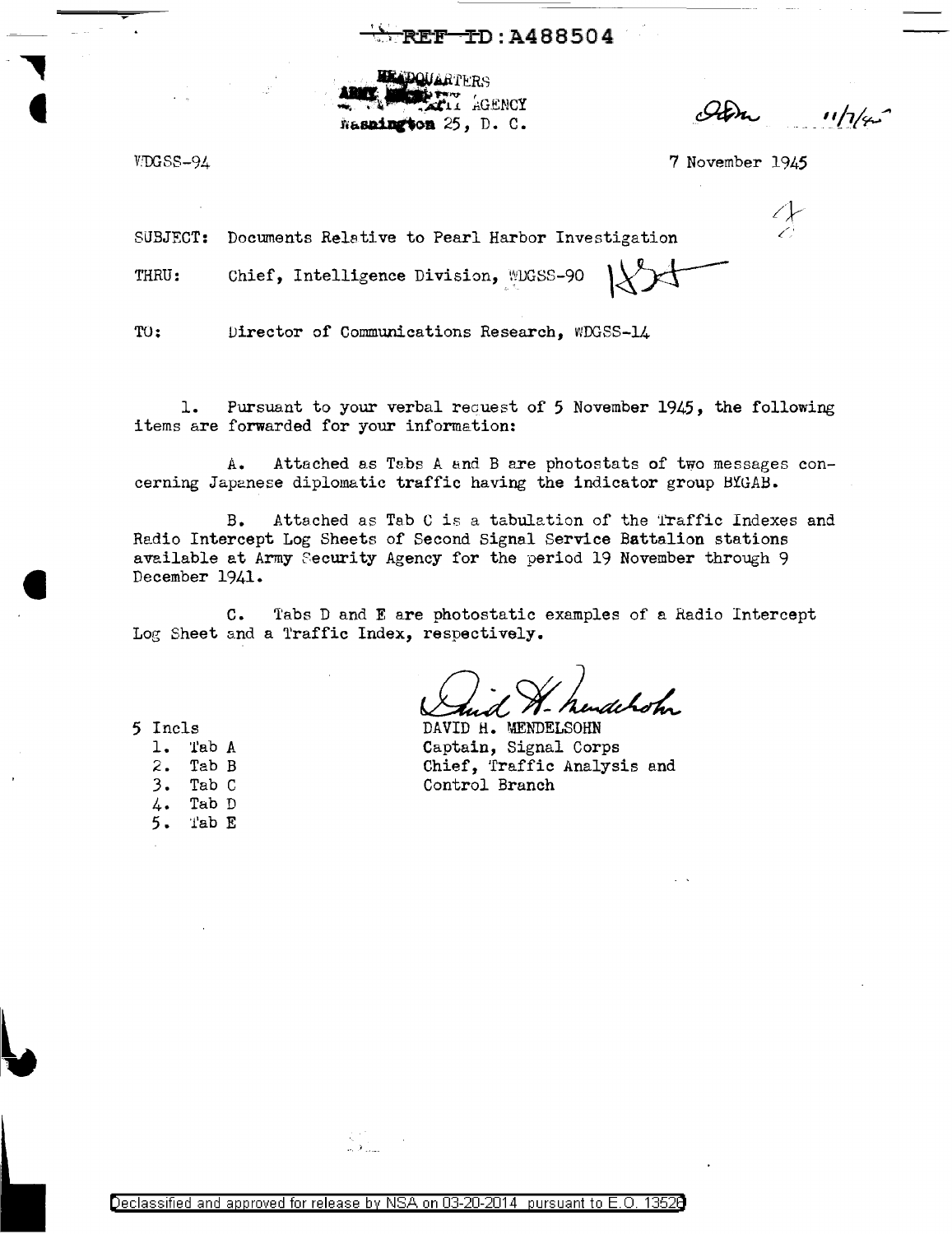## **REF ID: A488504**

**HEADQUARTERS** ARMY SECURITY AGENCY Washington 25, D. C.

**WDGSS-94** 

7 November 1945

**SUBJECT:** Documents Relative to Pearl Harbor Investigation

THRU<sub>1</sub> Chief, Intelligence Division, WDGSS-90

 $TO<sub>i</sub>$ Director of Communications Research, WDGSS-14

1. Pursuant to your verbal request of 5 November 1945, the following items are forwarded for your information:

Attached as Tabs A and B are photostats of two messages con-Α. cerning Japanese diplomatic traffic having the indicator group BTGAB.

Attached as Tab C is a tabulation of the Traffic Indexes and в. Radio Intercept Log Sheets of Second Signal Service Battalion stations available at Army Security Agency for the period 19 November through 9 December 1941.

Tabs D and E are photostatic examples of a Radio Intercept  $c_{\bullet}$ Log Sheet and a Traffic Index, respectively.

5 Incls 1. Tab A  $2.$  Tab B  $3.$  Tab  $C$  $4.$  Tab  $D$ Tab E  $5.$ 

DAVID H. MENDELSOHN Captain, Signal Corps Chief, Traffic Analysis and Control Branch

Declassified and approved for release by NSA on 11-06-2013 pursuant to E.O. 13526

こまつ どうすうせつ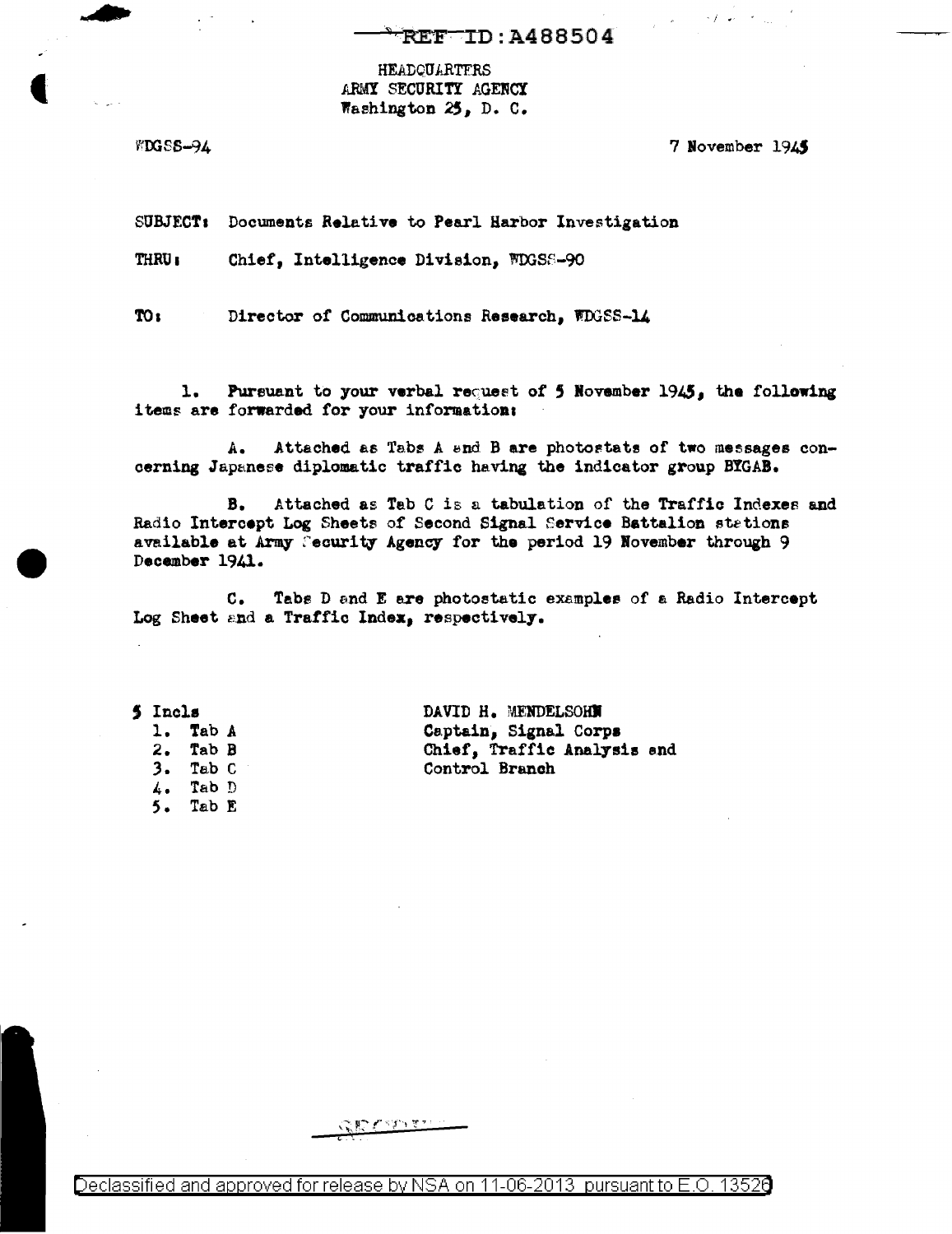### REF ID:A488504

 $\mathbb{R}^{n \times n}$ 

~

i<br>III<br>IIII

-

~-

PRIORITY 0-3 OCSigO OCSigO 311.5 Gen.

R. W. Minckler, Lt. Col., Signal Corps NO\_VEMBER *26,* 1941\_

SIGNALS HAWAIIAN DEPT FORT SHAFTER T H SIGNALS PHILIPPINE DEPT MANILA p I FOR MONITORING STATION REQUEST ALL JAPANESE DIPLOMATIC TRAFFIC HAVING INDICATOR GROUP BYGAB REPEAT BAKER YOKE GEORGE AFFIRM BAKER APPEARING WITHIN FIRST SIX GROUPS OF TEXT BE FORWARDED BY RADIO IN SYSTEM THIRTEEN STOP GENERAL TYPE TRAFFIC FURTHER IDENTIFIED BY FIVE DIGIT GROUP NEAR END OF MESSAGE STOP DESIRED INDICATOR USED ON OR ABOUT NOVEMBER TWENTY SIXTH EXPEDITE-

#### OLMSTEAD

Endowne 3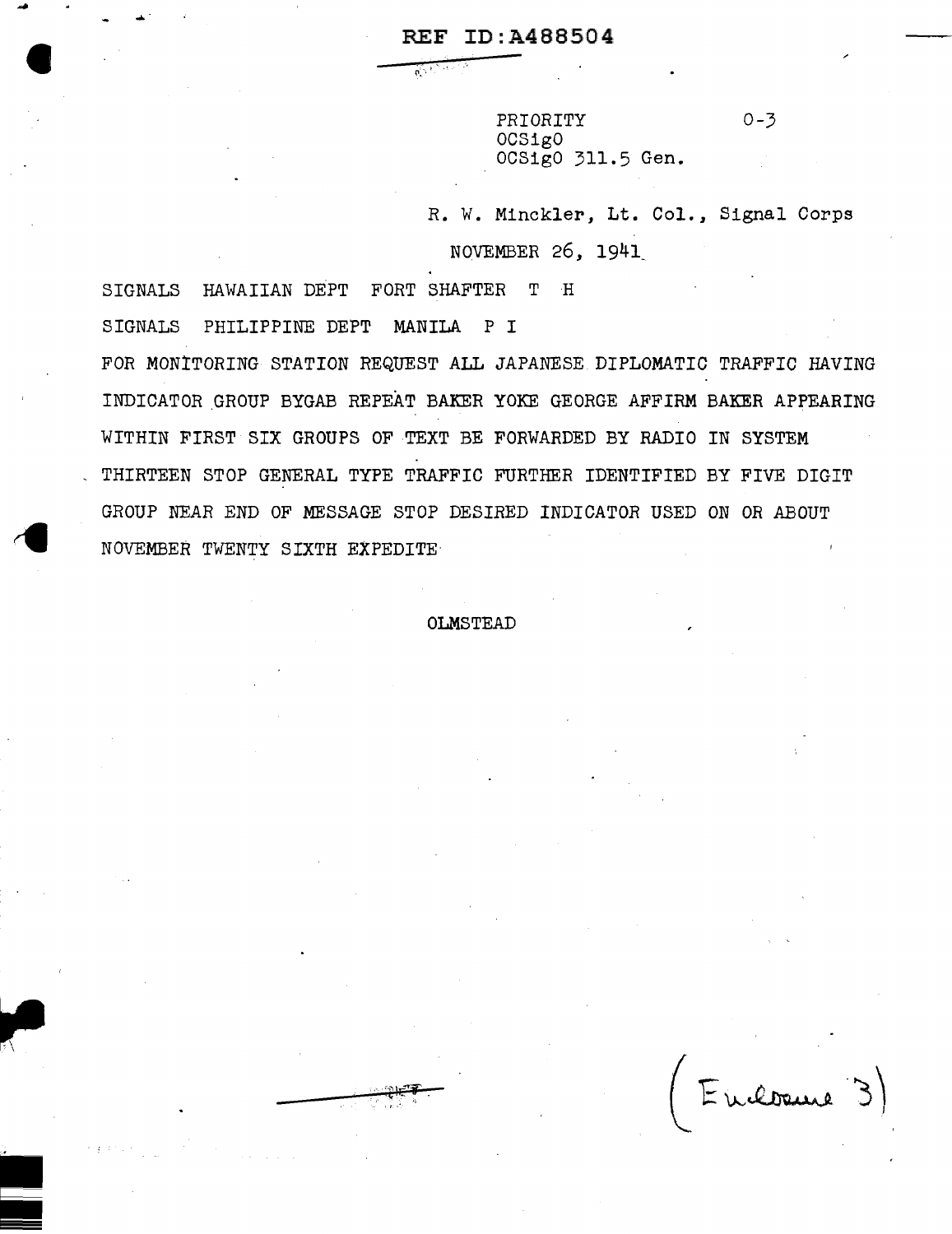REF ID:A488504

**SECTREF** 

PRIORITY 0-3 OCSigO 0CS1g0 311.5 Gen.

R.W. Minckler, Lt. Col., Signal Corps

NOVEMBER 26, 1941

SIGNALS HAWAIIAN DEPT FORT SHAFTER T H

SIGNALS PHILIPPINE DEPT MANILA P I  $\sim$   $\sim$ 

FOR MONITORING STATION REQUEST ALL JAPANESE DIPLOMATIC TRAFFIC HAVING INDICATOR GROUP BYGAB REPEAT BAKER YOKE GEORGE AFFIRM  $(S\&6A\&)$ BAKER APPEARING WITHIN FIRST SIX GROUPS OF TEXT BE FORWARDED BY RADIO IN SYSTEM THIRTEEN STOP GENERAL TYPE TRAFFIC FURTHER IDENTIFIED BY FIVE DIGIT GROUP NEAR END OF MESSAGE STOP DESIRED INDICATOR USED ON OR ABOUT NOVEMBER TWENTY SIXTH EXPEDITE

OLMSTEAD

COPY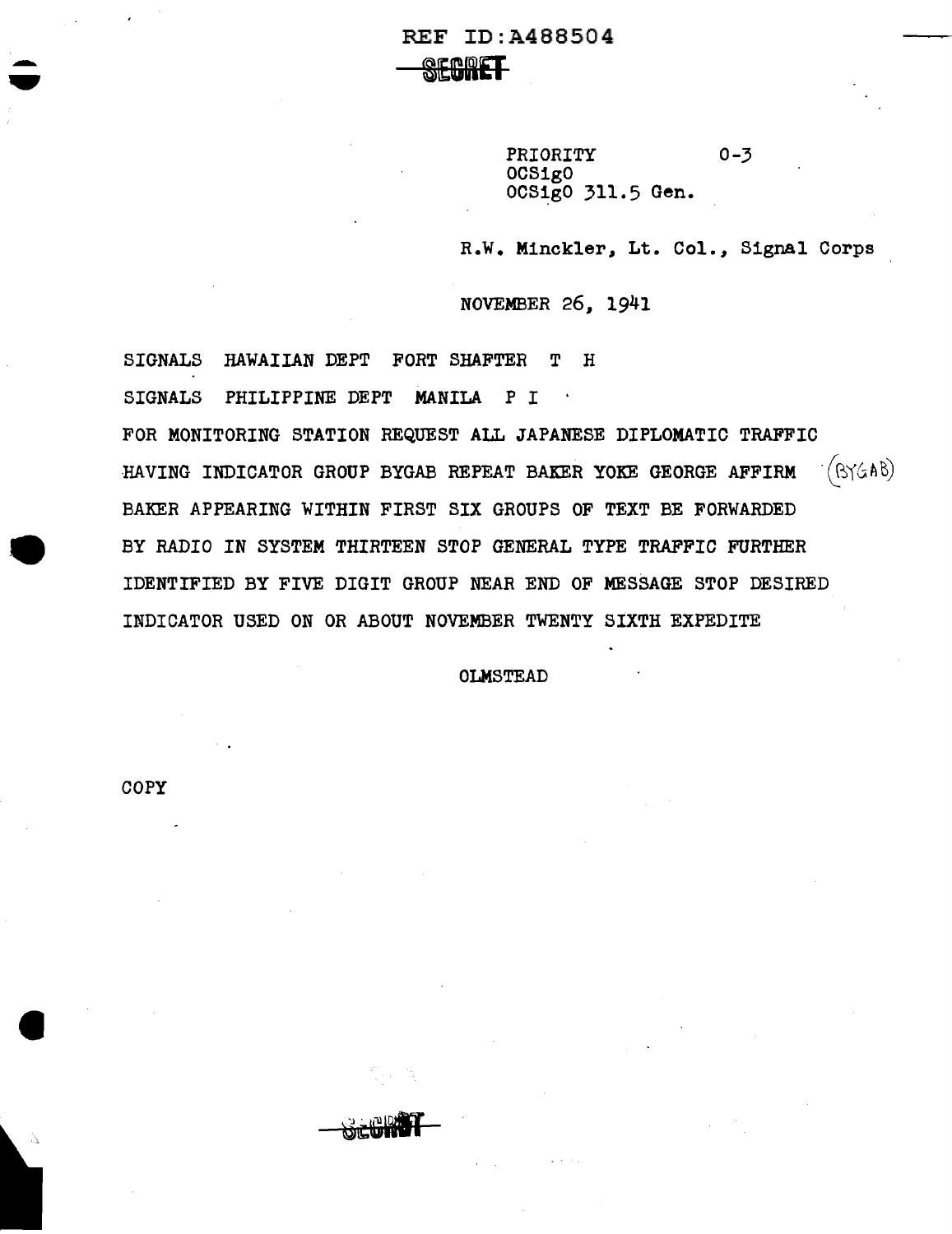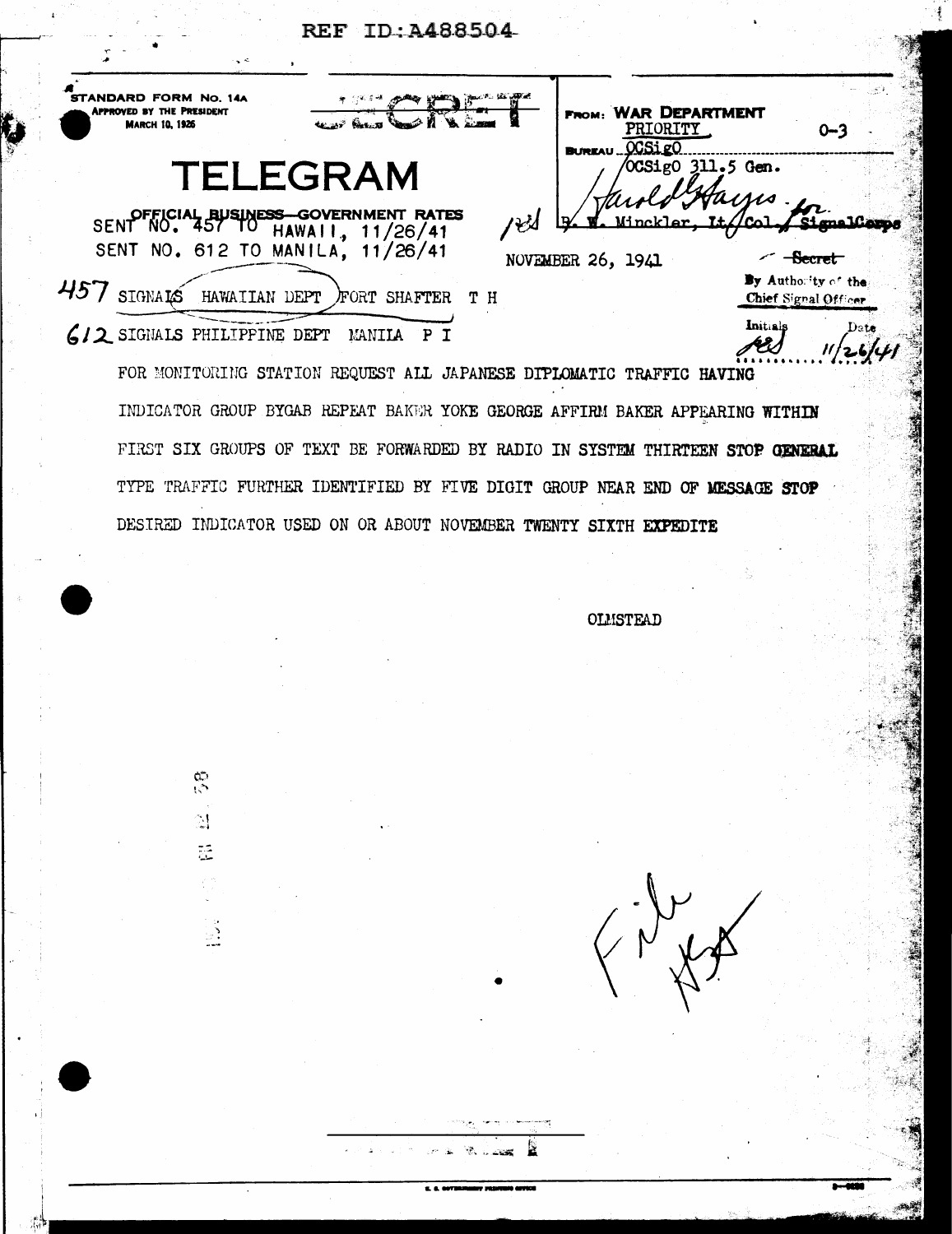$\bullet$ 

. ;

c  $\overline{0}$ p y

-

#### RADIOGRAM

Received at the War Department Message Center Room 3441 Munitions Bldg., Washington, D. C.

December 2, 1941

7:09 P.M.

From MANILA P I<br>To CHIEF SIGNAL OFFICER

1005 TWENTYEIGHTH FROM MAJOR SHERR FOR SIS DASH REFERENCE YOUR SIX ONE TWO THERE ARE NONE ON HAND TO DATE. MANY MESSAGES OF GENERAL TYPE WITH INDICATOR BYHBD REPEAT BAKER YOKE HYPO BAKER DOG ARE AVAILABLE.  $(BYHBD)$ 

AKIN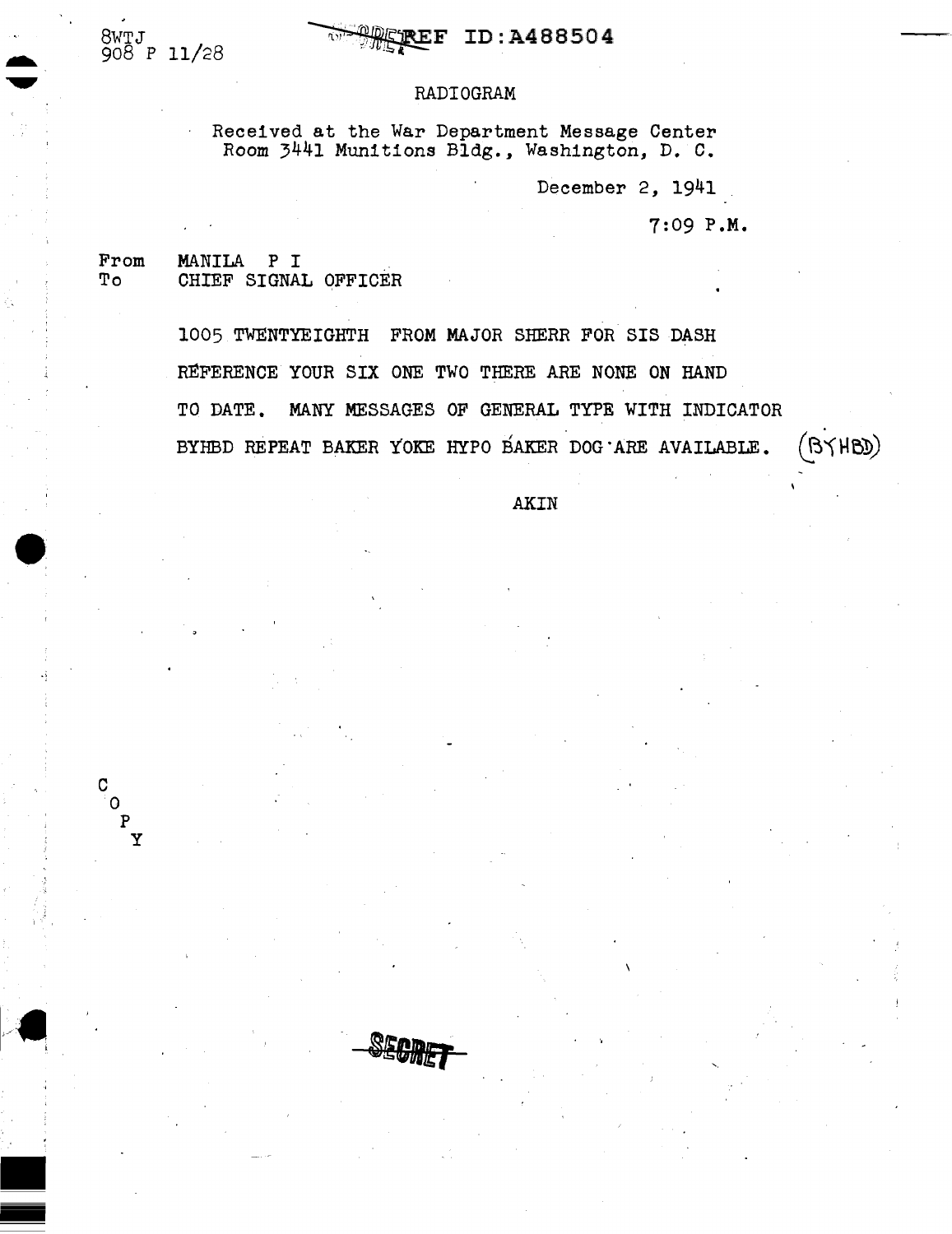#### **REF ID:A488504** ADIOGRAM

Received at the War Department Message Center Room 3441 Munitions Bldg., Washington, D. C.  $\mathbb{R}$ 

December 2, 1941

 $7:09 P_M$ 

0-h-0

From MANILA P I

ŕP.

## To CHIEF SIGNAL OFFICER

Copies furnished as noted:

 $\bigodot$ 

 $\langle$ 

1005 TWENTYEIGHTH FROM MAJOR SHERR FOR SIS DASH REFERENCE YOURR SIX ONE TWO FURNE THERE ARE NONE ON HAND TO DATE. MANY MESSAGES OF GENERAL TYPE WITH INDICATOR BYHBD REPEAT BAKER YOKE HYPO BAKER DOG ARE AVAILABIE.

**AKIN** 

**Action Copy**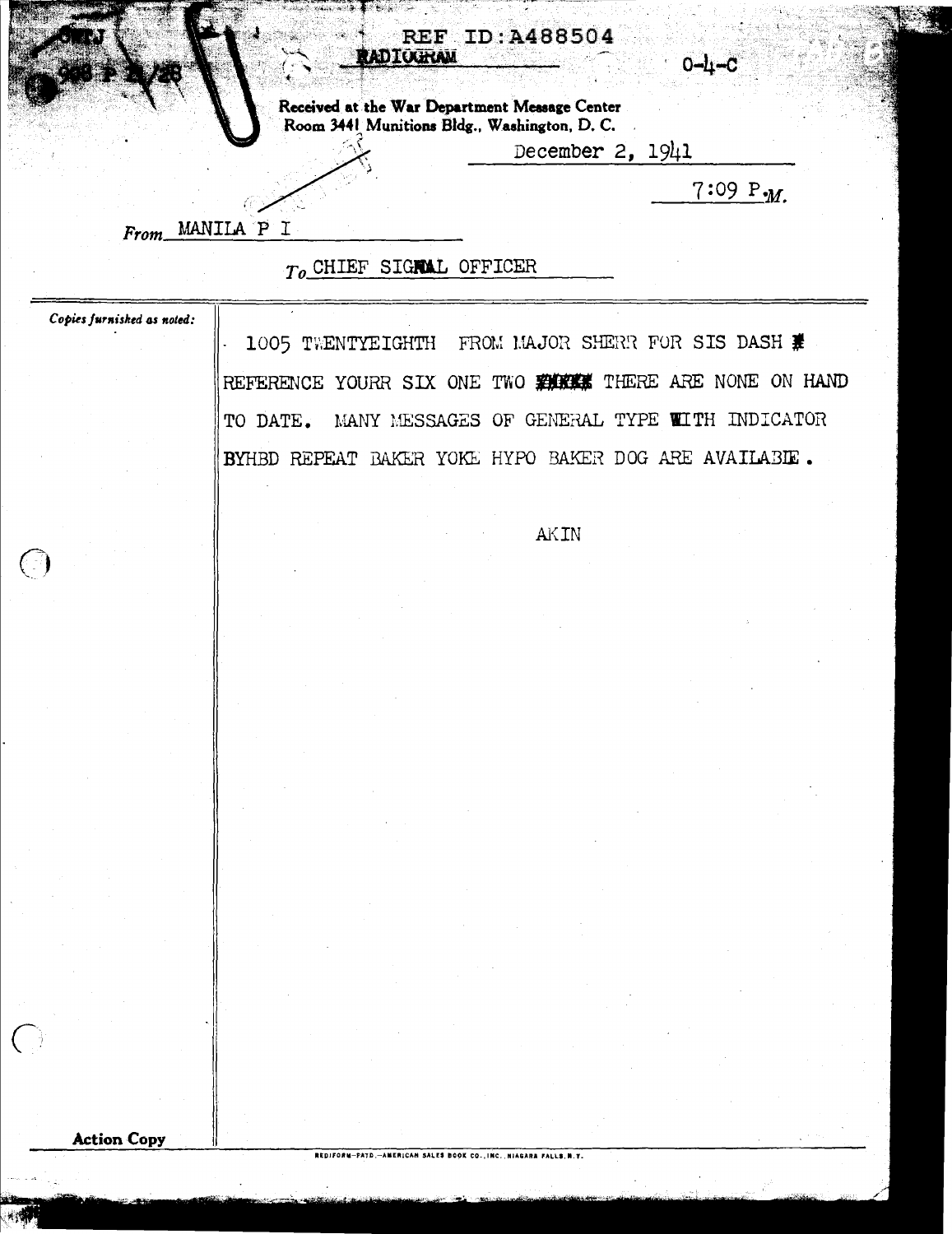# ID:A488504

*TAB* C

'

#### LIST OF PEARL HARBOR LOGS AND

#### INDEXES AVAILABLE IN ARMY SECURITY AGENCY

WOOSS-95

• -

7 November 1945

Monitor Station ·1. 2. *3.*  4. 5. 6. 7. Location Radio Intercept Traffic<br>Indexes (daily) Log Sheets (daily) Fort Hancock, N. J. 19 November thru 19 November thru<br>9 December 1941, 9 December 1941, 9 December 1941, 9 December complete. complete. Presidio, San Francisco, 19 November thru 19 November thru Calif. 9 December 1941, 9 December 1941, 9 December 1941, 9 December 1941,<br>complete. complete. complete. Fort Sam Houston, Texas 19 November thru 19 November thru<br>9 December 1941, 9 December 1941, 9 December 1941,<br>complete. complete. Quarry Heights, C. Z. 19 November thru 19 November thru<br>9 December 1941, 9 December 1941, 9 December 1941,<br>complete. complete. Oahu, T. K. 19 November thru 19 November thru<br>9 December 1941, 9 December 1941, 9 December 1941, 9 December 1941, 9 December 1941, 9 December 1941, 9 December 1941, 9 December 1941, 9 December 1941, 9 December 1941, 9 December 1941, 9 December 1941, 9 December 1941, 1941, 1942, 1942, 1942, 1942, 1942, complete. Fort McKinley, P. I. None on hand. None on hand. Fort Hunt, Va. 19 November thru 19 November thru<br>9 December 1941, 9 December 1941, 9 December 1941, 9 December complete. complete.

**SECRET**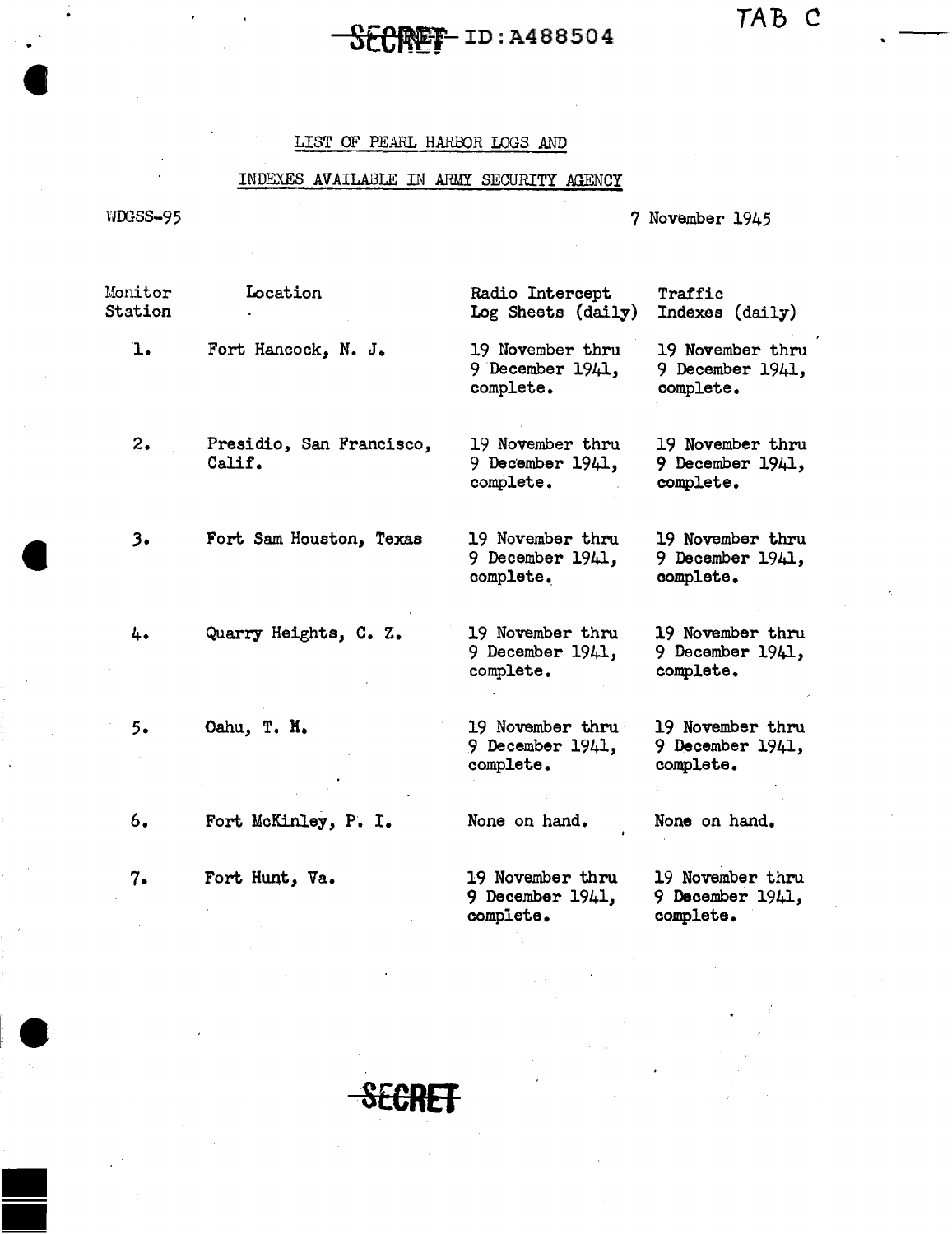RECAMING A488504 注射线 **SERT** WE NEW à

Station No. 7

 $\mathcal{L}_{\text{max}}$ 

43

 $\boldsymbol{t}$ 

S.

 $\mathcal{B}_{\mathcal{B},\mathcal{C}}$ 

Date DEC 3, 1941

أقلابين

 $\frac{1}{\sqrt{2}}$ 

|      | Logged<br>T  | Station Station<br>Worked<br>$\mathbf{2}$     | Frequency From<br>3     | Time<br>To<br>$\frac{4}{3}$               | Reada-<br>bility<br>$5\phantom{.0}$ | How re-<br>bevice<br>6 | Govt.<br>Traffic<br>$7\phantom{.}$ | Remarks<br>8 |  |
|------|--------------|-----------------------------------------------|-------------------------|-------------------------------------------|-------------------------------------|------------------------|------------------------------------|--------------|--|
|      | LSI          | <b>GLY</b><br>FYM <sub>2</sub><br><b>HBL</b>  | 9880                    | 2130 0500                                 | ${\bf S}$                           | H                      | $\mathcal{A}$                      |              |  |
|      | LSX5         | <b>PPQ</b>                                    | 777.                    | 2350 0200                                 | $\mathbf S$                         | <b>NO</b>              | NO <sub>1</sub>                    |              |  |
|      | <b>PPH</b>   | JUJ<br>XGT<br>JUF<br>DFD                      | 11930                   | 2015 1000                                 | ${\tt S}$                           | HR                     | 6                                  |              |  |
|      | <b>PPM</b>   | DFD<br>PSN<br>FYM <sub>2</sub><br><b>DFS</b>  | 10310                   | 2030 0430                                 | S                                   | H                      | $\mathbf{3}$                       |              |  |
|      | <b>PPX</b>   | <b>HBF</b><br>CEA <sub>2</sub><br>LQB2<br>IRW | 20720                   | 1300 2130                                 | S                                   | H                      | NO <sub>1</sub>                    |              |  |
|      | <b>XDA</b>   | DFQ<br><b>WPE</b><br>EAN <sub>2</sub>         | 15425                   | 1300 0100                                 | ${\tt S}$                           | H                      | <b>NO</b>                          |              |  |
|      | XDB          | WET<br>WEJ<br><b>DGK</b><br><b>JYY</b>        | 7380                    | 0100 1000                                 | S                                   | H                      | 8                                  |              |  |
|      | XDY          | <b>WET</b><br><b>DGK</b><br>WEJ<br>WED        | 9917                    | 2130 0800                                 | S                                   | H.                     | 10 <sub>1</sub>                    |              |  |
|      |              | WKT7                                          | 5370                    | <b>INTERMITT</b>                          | S                                   | R T                    | 12                                 |              |  |
|      | KNA9<br>WKT8 | WNDC                                          | 60000                   | INTERMITT                                 | S                                   | Т                      | 6                                  |              |  |
|      | WQEN         | WEJ                                           | 5125                    | 1300 2100                                 | S                                   | $\mathsf R$            | $5\phantom{1}$                     |              |  |
|      |              |                                               |                         | FOB<br>2ND LT. SIGC.<br><b>ASSISTANT-</b> | JUE OFFICER IN<br><b>- 사회</b> 공사 이  | CHGE.                  |                                    |              |  |
| ین ( |              |                                               |                         |                                           |                                     |                        |                                    |              |  |
|      |              |                                               |                         |                                           |                                     |                        |                                    |              |  |
|      | Station      |                                               | $\overline{\mathbf{7}}$ |                                           | $Page_2$                            |                        | Date                               |              |  |
|      |              |                                               |                         |                                           |                                     |                        |                                    |              |  |

 $\frac{1}{\sqrt{2}}$